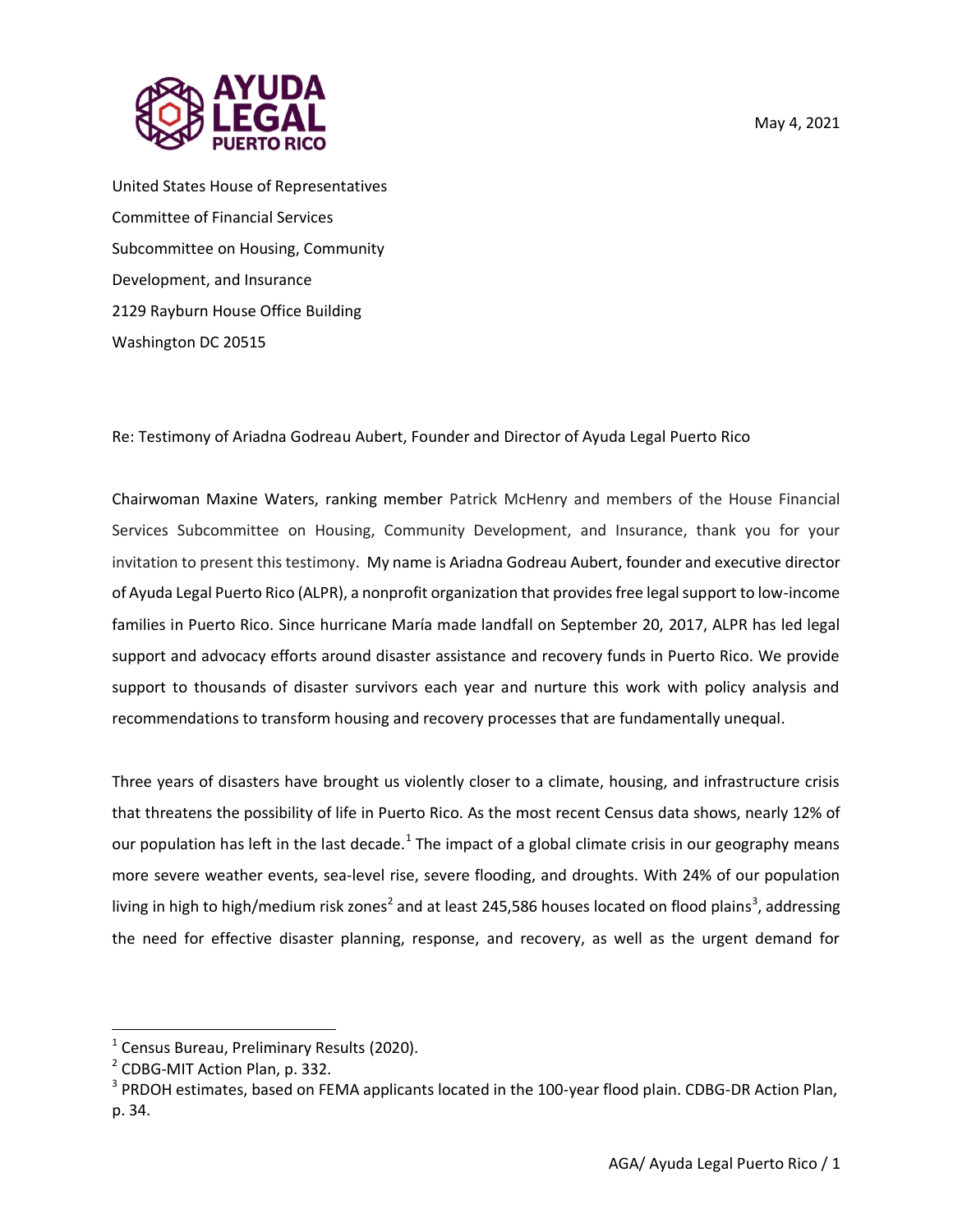affordable and resilient housing infrastructure is crucial. Most of all, the government has an outstanding debt to ensure safe dwelling and resilient communities to survivors of multiple disasters.

Addressing the consequences of multilayered crises require deep structural changes to how we plan, prepare and mitigate for disasters, including disaster aid and recovery assistance. Within the United States, jurisdictions like Texas, New Orleans, California and New Jersey share this reality. We need disaster assistance to arrive quickly, with clear guidelines and standards of use, accessibility, assessment and compliance. We need flexibility to address regional challenges. We need accountability to ensure coherent planning, equitable access to funds, displacement minimization, and real and effective public participation throughout the entire process. FEMA, CDBG-DR, CDBG-MIT, and other recovery funding programs should never be a blind bet on possible outcomes, but a strategized road towards long-term sustainable just recovery.

Federal and local governments share the responsibility to lead survivors to resiliency. We join others who support drastic revisions to federal disaster policies that include a CDBG-DR permanent authorization and the standardization of minimum guidelines to ensure a just, agile, and adequate use of recovery funds. Also, we demand accountability and action from both the federal agencies and the government of Puerto Rico, for the obstacles that have impeded recovery to start.

#### **Puerto Rico Post-Disaster**

The need for affordable resilient housing infrastructure has exponentially grown as the consequences of disasters remain unattended. Hurricane María destroyed 786,000 houses in Puerto Rico. According to local government estimates, the infrastructure costs related to the impact of this major disaster ascend to nearly \$100 billion. More than 1.1 million requests for assistance were submitted to FEMA. Nearly 58% of applications and 75% of the appeals were denied. Two thirds of the families that received assistance to repair their homes received awards of less than \$3,000. In February 2020, it was estimated that 15,000 to 18,000 families were still living under blue tarps.<sup>4</sup> According to FEMA assessments, the seismic events that started in December 2019 and that continued throughout the first half of 2020, affected 52,370 houses. At least 630 of those were severely damaged or destroyed. These events mostly impacted the Southern

<sup>&</sup>lt;sup>4</sup> CDBG-MIT Action Plan, p. 333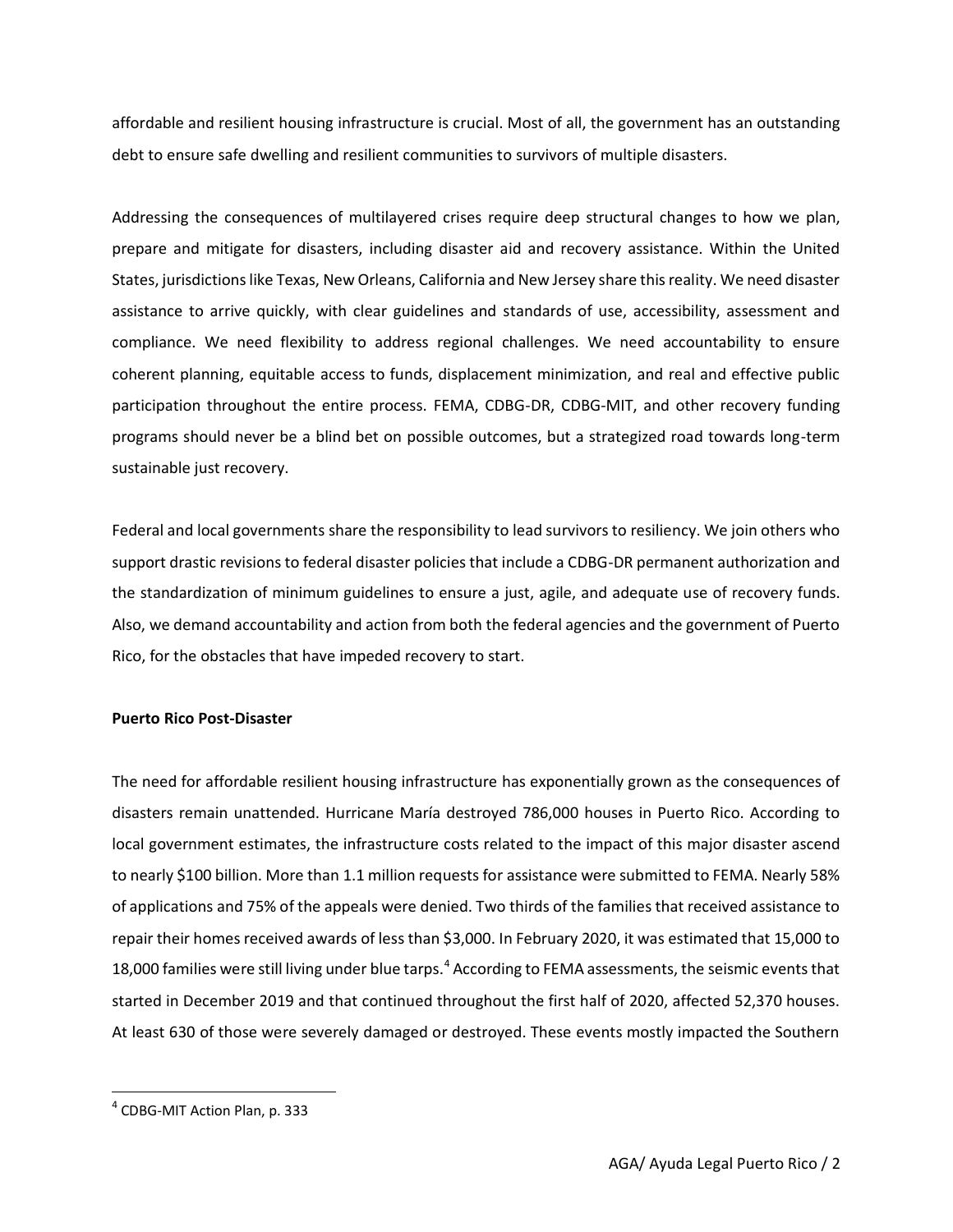coast of Puerto Rico. Some of the municipalities in this zone are part of coastal and mountainous geographies besieged by high poverty rates, some of the highest unemployment rates, housing insecurities, and environmental harms.

Hurricanes, earthquakes, and pandemics do not occur in a vacuum. Puerto Rico has been affected by an unsustainable public debt and austerity since 2006. Socioeconomic fragility has a direct impact on the plausibility of resilience amidst disasters. High poverty rates (+43%), together with a low labor force participation rate (<40%) mean that families have no reserves to prepare, mitigate, and address housing insecurity in the aftermath of a catastrophic event. Added to the shutdown of schools, health services and the privatization of essential services, the looming housing insecurity is a backdrop to disasters. Nearly half of those who rent or have a mortgage use at least 30% of their income to afford their house<sup>5</sup>. Between 2017 and 2020 - throughout three catastrophic events- 12,800 houses were foreclosed<sup>6</sup>. According to the PRDOH, nearly 16,000 people are waitlisted to access public housing and another 10,000 families await a Section 8 voucher. At least 2,535 people are homeless<sup>7</sup>. As per the American Community Survey, 388,523 houses remain vacant<sup>8</sup>.

In recent years, the PR administration has shown a commitment to addressing climate change through the approval of legislation and the creation of a climate change expert committee<sup>9</sup>. This commitment has proven to be questionable, as executive orders, declaring states of emergency regarding infrastructure<sup>10</sup> and waiving permit and environmental analysis $^{11}$ , can only bring forth increased environmental harm. Additionally, the continued investment in the visitor's economy schemes, which promotes tourist developments in coastal zones, is worrisome.

# **CDBG-DR & CDBG-MIT Recovery as of today**

<sup>&</sup>lt;sup>5</sup> American Community Survey, 1 year estimates (2019)

<sup>6</sup> Puerto Rico Office Financial Institutions Commissioner., 2018-2020 Mortgage Delinquency Report / (2018-2020)

<sup>&</sup>lt;sup>7</sup> Puerto Rico Department of Family, Homeless People Census (2019)

<sup>&</sup>lt;sup>8</sup> American Community Survey, 1 year estimates (2019)

<sup>&</sup>lt;sup>9</sup> PR Law 33-2019, "Ley de Mitigación, Adaptación y Resiliencia al Cambio Climático de Puerto Rico"

<sup>10</sup> PR Executive Order 2021-24 (2021)

 $11$  The Fiscal Oversight and Management Board, imposed by the Puerto Rico Oversight, Management, and Economic Stability Act of 2016 has also advocated to waive environmental protection.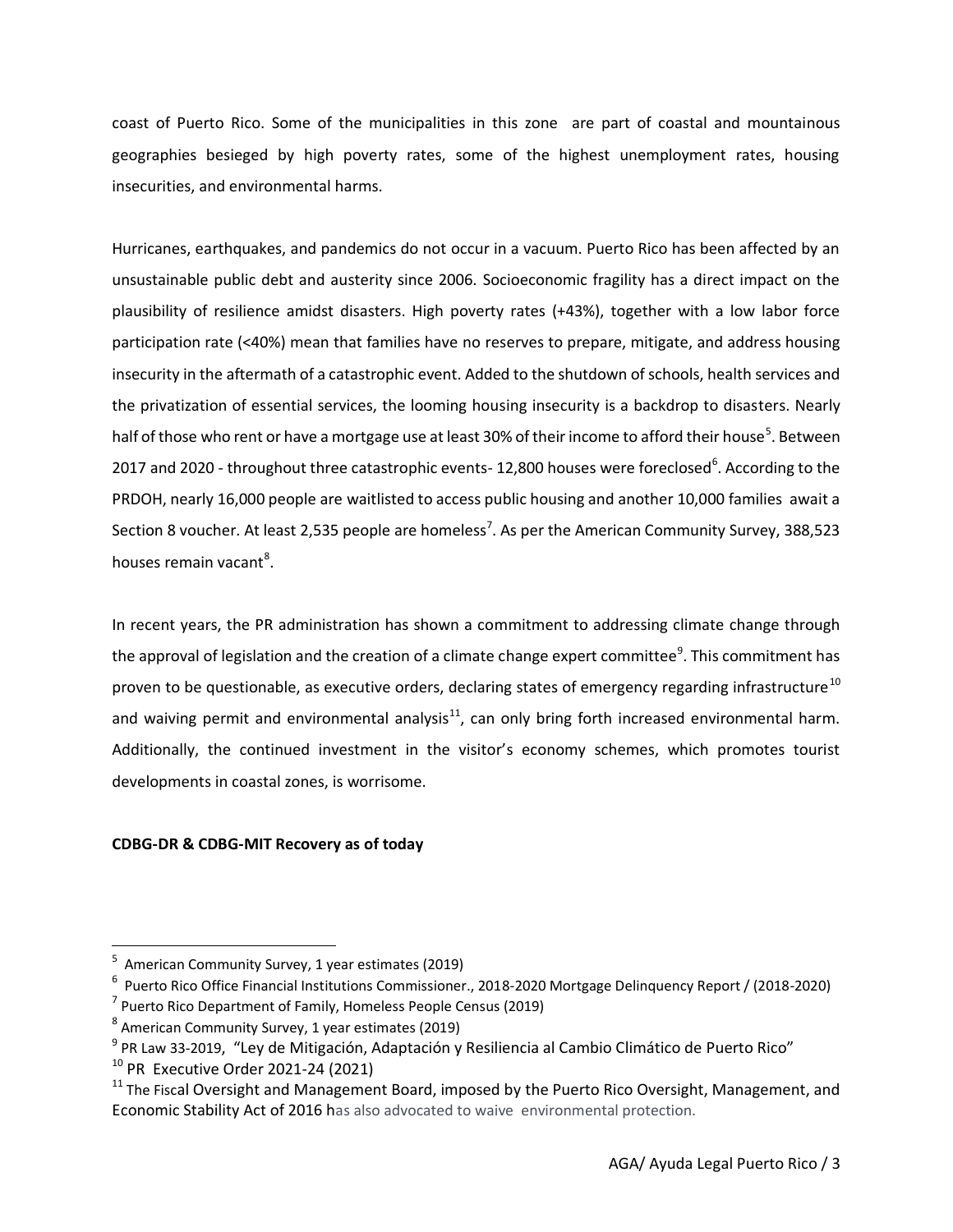On February 23, the government of Puerto Rico appointed the PRDOH to manage almost \$20 billion in CDBG-DR funds. Several organizations, entities, and public officials, including ALPR, reacted to this decision by pointing out the agency's incapacity to manage these funds and the need to incorporate municipal governments as decision makers and fund managers in the recovery process, among other concerns. The first version of the Draft Action Plan<sup>12</sup> as well as a faulty participation process forebode a complicated recovery process.

Families who were not able to access FEMA repair assistance, who were turned down or neglected by Tu Hogar Renace - FEMA Sheltering and Temporary Essential Power (STEP) Program in Puerto Rico - were brought into the Repair, Rebuild and Relocate (R3) CDBG-DR program as a last resort to secure housing assistance. With an allocation of \$3,289 billion, it is the biggest and probably most significant program within the CDBG-DR Action Plan. Between its opening date in July 2019 and the closing of the application process, 27,070 families requested R3 assistance. As of today, the outcomes of this program are disheartening and expose bigger systemic federal and local flaws. A small portion of the applicants have received a written determination on their cases. Only 904 homes have been repaired and 45 houses have been rebuilt. $13$ 

# **Through this testimony, I would emphasize on the following:**

- 1. Lack of permanent authorization of CDBG-DR programs slows down recovery and enables politics of exclusion.
- 2. Clear CDBG-DR guidelines regarding the eligibility of owners, displacement, climate migration, contractors' accountability, and public participation are essential to guarantee equitable access, agility, and effectiveness of recovery funds put towards resilience housing infrastructure.
- 3. Codification of CDBG-DR and the minimum requirements for the elements listed above should respect the flexibility and agency of the local government and stakeholders - particularly at community levels- to adapt and influence the use of recovery funds based on their needs, wants, and human rights. The local government must never act to restrict the accessibility of recovery funds.
- 4. The local government shares a responsibility to remove self-imposed policy obstacles that impede and hinder the best use of CDBG-DR, CDBG-MIT, and other recovery funds. These

<sup>12</sup> Puerto Rico Disaster Recovery Action Plan, Draft for Public Comment (May 10, 2018)

<sup>&</sup>lt;sup>13</sup> Ayuda Legal Puerto Rico, Request for Public Information (20 April, 2021)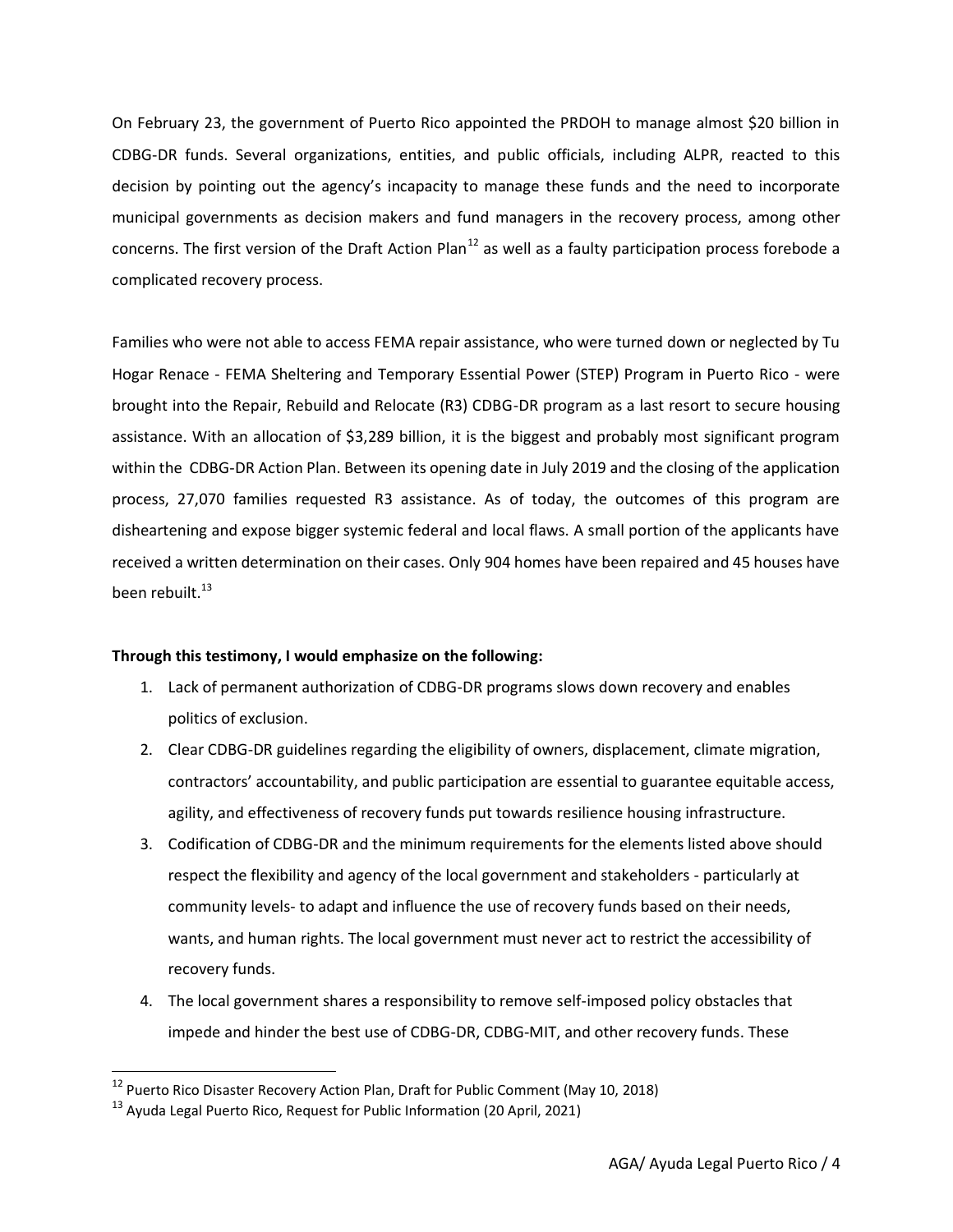boundaries have a disparate impact on historically marginalized populations and must be addressed on current and future allocations of recovery funds .

# **I. Lack of permanent authorization of CDBG-DR programs slows down recovery and opens the door for politics of exclusion**

Proposed legislation and OIG reports have stressed the need for a permanent authorization of CDBG-DR funds $^{14}$ . We endorse this position.

The wait for allocation notices, published guidances, and waivers is excruciating for grantees and survivors on the ground. The NLIHC has estimated that the timeline for Congress to approve disaster-recovery funding may range from weeks to eight months<sup>15</sup>. The time to adopt allocation notices also adds up. In the case of Puerto Rico, as the most recent OIG report states, the allocation notice was made available, "23 months and 19 days after the corresponding appropriation and 146 days after the statutory deadline"<sup>16</sup>.

The obstacles imposed on Puerto Rico by the former presidential administration are grounded on colonialism, racism, and a complete disregard for the lives and well-being of the three million people living on the Island. This adds up to previous OIG findings on FEMA's mismanagement of the commodity distribution process in response to hurricanes Irma and Maria, as well as to many concerns voiced in federal fair housing complaints on how the recovery processes left behind low income and black communities, disabled mothers of minors, and other groups. Questions on how and if these findings will lead to specific actions to remedy the impact of unjust recovery processes in the population of Puerto Rico still remain.

As Enterprise Community Partners have advised before "[t]his ad hoc system results in different requirements and waivers for different grantees, confusion and frustration among grantees, and

<sup>&</sup>lt;sup>14</sup> HR 3702, S. 2301

<sup>&</sup>lt;sup>15</sup> National Low Income Housing Coalition and Fair Share Housing Center. Fixing America's Broken Disaster Recovery System Report: Part One Barriers to a Complete and Equitable Recovery

<sup>&</sup>lt;sup>16</sup> Office of the Inspector General. Review of HUD's Disbursement of Grant Funds Appropriated for Disaster Recovery and Mitigation Activities in Puerto Rico (April 20, 2021), p. 21.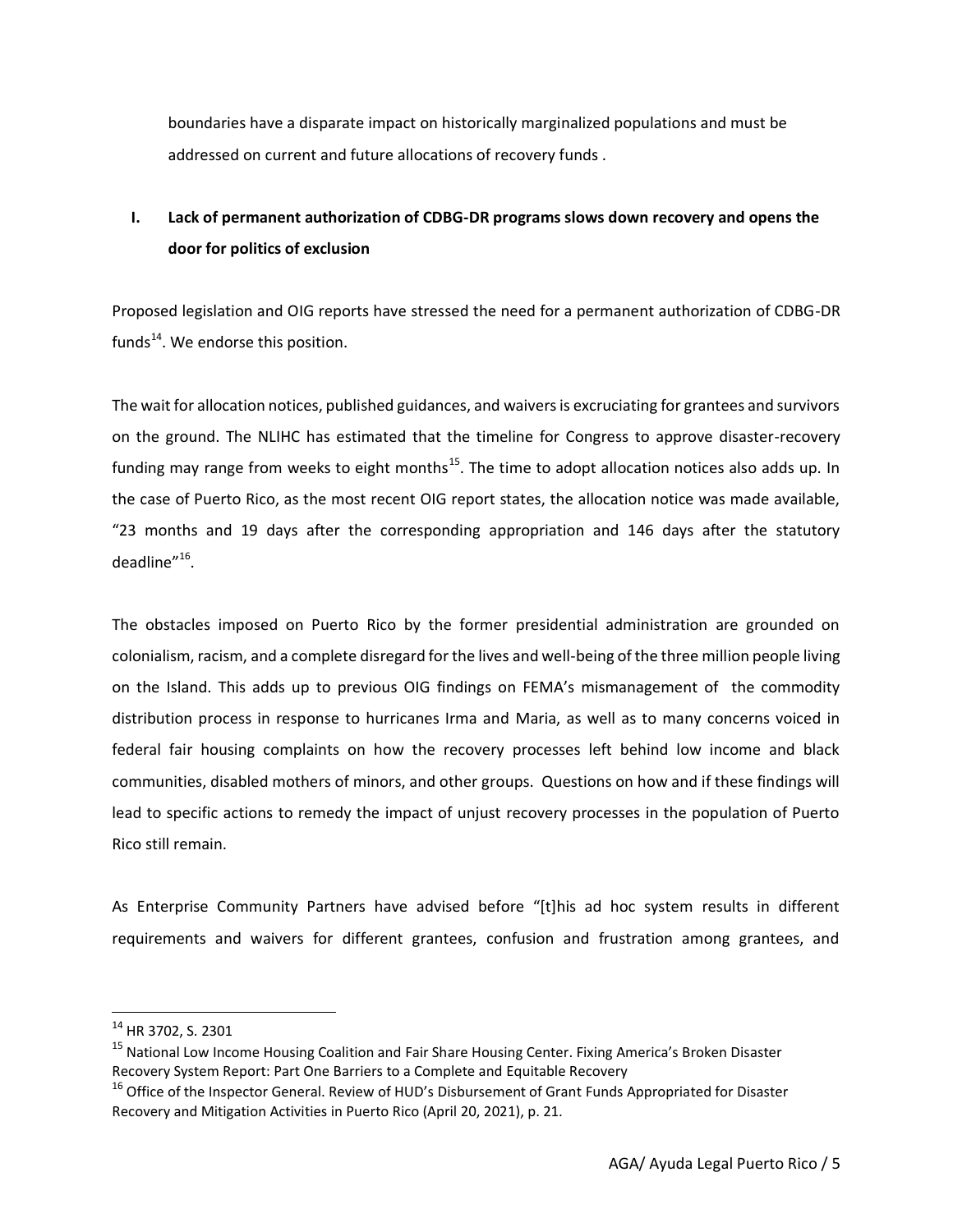inconsistent and unfair disaster recovery outcomes across grantees"<sup>17</sup>. The permanent authorization of CDBG-DR could pave the way for model policies to guide programs, policies, and systems. It could provide a core minimum of guidelines regarding ownership, displacement, climate migration, contractors and accountability, and public participation. Absent these guidelines, it is only through lengthy advocacy and complaint processes at PRDOH, OIG and FHEO levels that we can push for adjustments that usually arrive too late and fail to provide adequate and agile recovery assistance to a survivor. Model guidelines could provide a best practices catalogue for grantees, presenting a uniform yet flexible manner to address the needs of their LMI communities.

#### **II. The local government needs to act now and HUD can facilitate this process**

The findings of the OIG are important, but they do not overshadow the unmet responsibility of local government. In ALPR's experience leading disaster legal response and advocacy since 2017, the majority of the restrictions come from local officials and local public policy decision makers.

#### *Title clearance should never condition disaster assistance*

As we have reiterated on several occasions, a title deed cannot be a condition to safe housing and recovery. Requiring a deed or other formal legal documents as sole proof of ownership penalizes and disparately impacts impoverished and historically vulnerable survivors.

Around 69% of the inhabitants of Puerto Rico are homeowners.<sup>18</sup> This proportion is higher than other jurisdictions. Yet, ownership does not mean having a formal title. According to PRDOH estimates, half of the population of Puerto Rico lacks a formal title. Nothing in Puerto Rico's laws and regulations require homeowners to register their properties. Lack of formal documentation also responds to socioeconomic elements such as lack of access to justice, insecurity of tenure, and land rescues grounded on the unmet need for housing. In the aftermath of hurricanes Irma and María, nearly 77,000 families were excluded from receiving assistance because of their inability to prove ownership. This exclusion was possible due

 $17$  Enterprise Community Partners. Senate Legislation Introduced to Permanently Authorize the Community Development Block Grant- Disaster Recovery Program (July 30, 2019).

 $18$ American Community Survey, 1-year estimates (2019)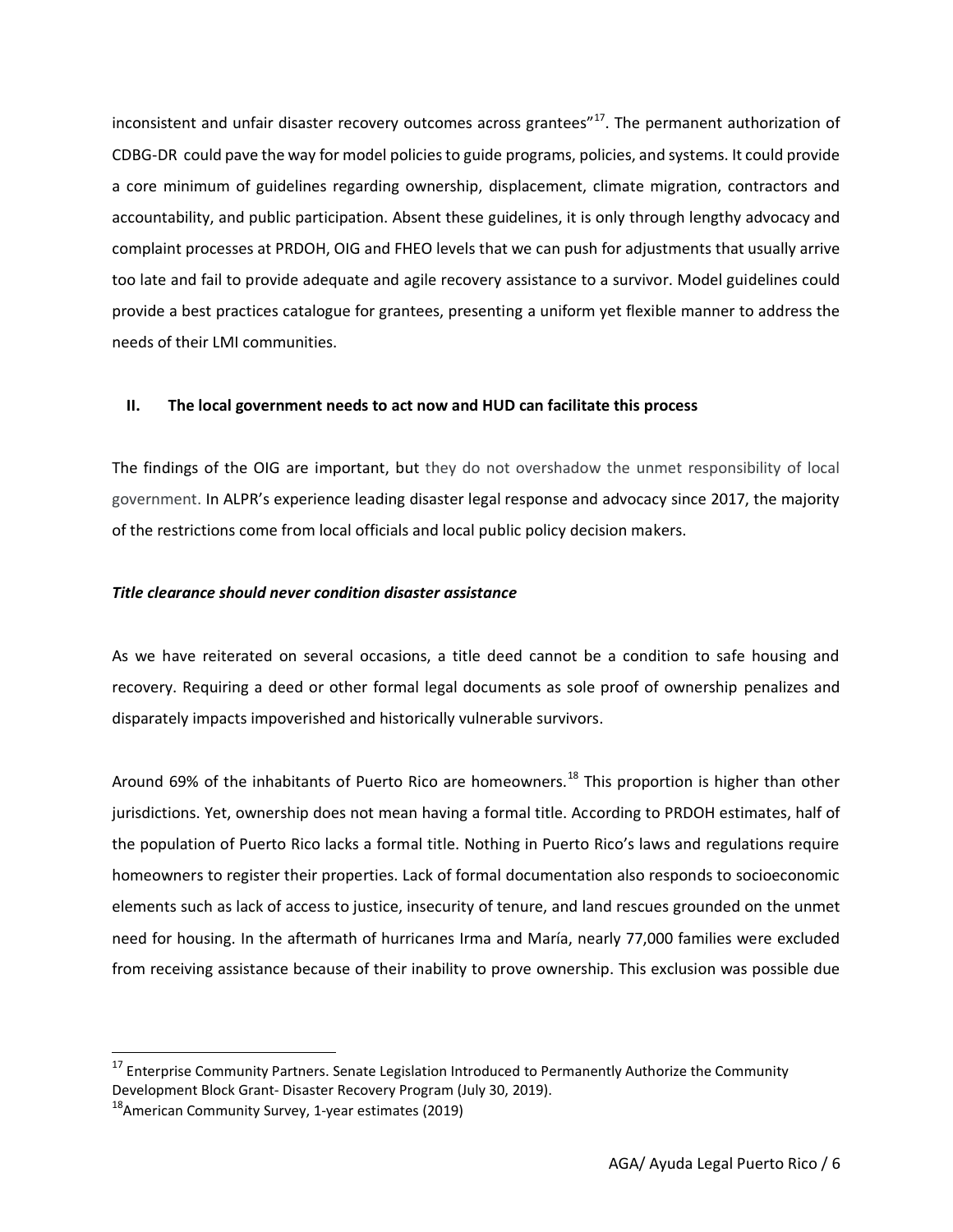to FEMA's incorrect and restrictive interpretation of its own regulations, which support a flexible interpretation of who is recognized as a homeowner. $^{19}$ 

ALPR researched and drafted a sworn statement form to allow owners without title to prove their ownership through alternate documentation. This form did not require notarization, since, in Puerto Rico, a notary is a specialized attorney and thus, notarization translates into a costly process for low income individuals. In June 2018, almost 8 months after hurricane María, a group of advocates were able to finally move FEMA to accept the sworn statement. It was too late. FEMA's reluctance to notify applicants about their right to appeal and use the sworn statement, placed on the backs of nonprofits the responsibility to let applicants know and provide them with the tools. Thousands of families might have lost the possibility of receiving immediate and much needed assistance for their homes.

We soon realized that the CDBG-DR Action Plan included exactly the same requirement: repair, rebuild, and relocation assistance was conditioned to formal ownership. Thousands of applications were put on hold and transferred to a title clearance program, delaying eligibility evaluations for months and years. The Action Plan assigned \$44 million to the Title Clearance Program (TCP). This program was never made available to public comment. After the public participation process, PRDOH added to the Draft Action Plan, which HUD finally approved on July 29, 2018. The program prioritizes title clearance for properties built on PRDOH lands and has no clear guidelines on how to address the complex title issues, such as inheritances and informal tenure, which form the majority of cases.<sup>20</sup> To date, after almost 18 months since the TC program started and more than \$1.1 million disbursed, only 2 titles have been registered at the Property Registry. The position of ALPR then and reiterated now by the failure of this program, is that this initiative will not solve the "title issue" but delay urgently needed assistance.

The PRDOH needed to strike down a major barrier that everyone knew was going to stop assistance. Instead, they reinforce barriers by refusing to accept a version of the sworn statement and demanding people provide several notarized statements before sending them to the TCP. Early in the process, officials of the companies hired by the PRDOH asked ALPR for probono help to complete these notarizations. We refused.

<sup>19</sup> 44 FR 206.111

<sup>20</sup> CDBG-DR Program Guidelines Title Clearance Program May 27, 2020 (V.2) Pp. 22-32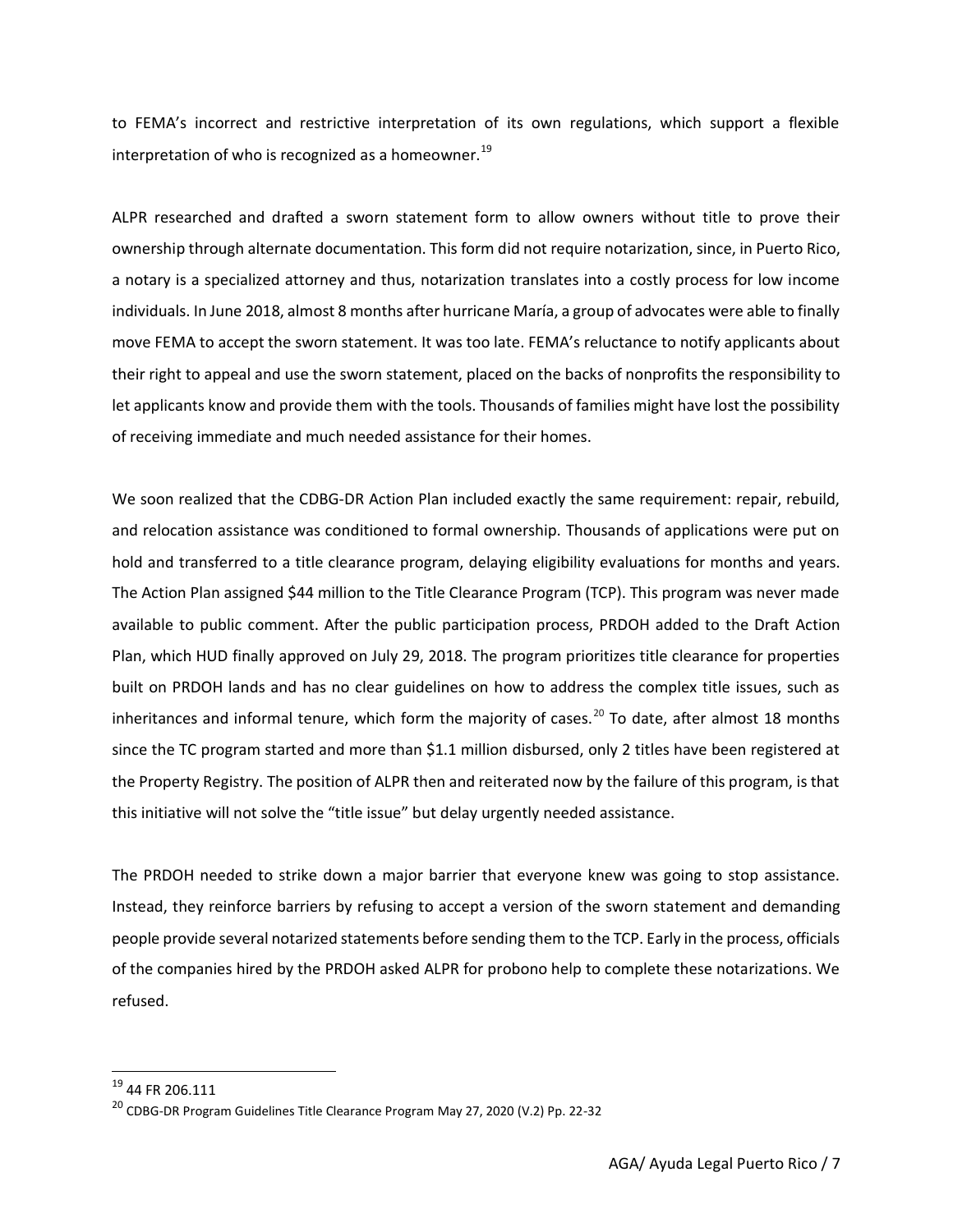It was not till mid 2020, by the approval of an Executive Order, that the title requirement started eroding. While repairs and rebuilding are now exempt of formal title requirements, program participants still are required to through the title clearance program. Further, PRDOH is yet to remove the condition clears title condition from relocation awards. Ironically, those with a clear title, but whose home is still mortgaged, may not access relocation assistance either, because PRDOH requires them to pay off the mortgage debt before they receive relocation for assistance.

We have presented several alternatives to the PRDOH, including access to temporary rental assistance to families eligible for relocation, endorsing purchase option agreements conditioned on eventual title clearance, and adopting a standard of proof in accordance to our legal framework, accountability needs and social reality.

"Formal" ownership should not be an added obstacle for a low income family trying to survive the aftermath of a disaster. It must be noted that lack of clear ownership eligibility criteria has also been an obstacle for disaster survivors in New Orleans, California and North Carolina.<sup>21</sup> CDBG-DR and MIT and every other federal disaster aid needs clear guidelines on proof of ownership based on flexible criteria, such as those stated on 44 FR 206. Doing so would speed up assistance and allow for local careful consideration of public policy options that could address informal tenure in a definitive and just manner.

It is our position that individual legal strategies do not offer an effective solution to this issue. It can take years to solve a title through the courts. We must also warn against attempts to condition federal funds to Puerto Rico to changes on the property management systems, real property assessments, and title clearance, as proposed by the Office of Management and Budget as per the recent OIG report. We agree with those who consider these requirements to be out of HUD's legal authority. HUD's role is not to regulate or assess the property systems of state jurisdictions. Clearing titles in Puerto Rico requires structural policy changes and it is the role of the local legislature to act to identify real solutions.

## **III. Climate justice, climate migration and the need for a comprehensive anti-displacement policy**

<sup>&</sup>lt;sup>21</sup> Fixing America;s Broken Disaster Housing Recovery System, p. 9.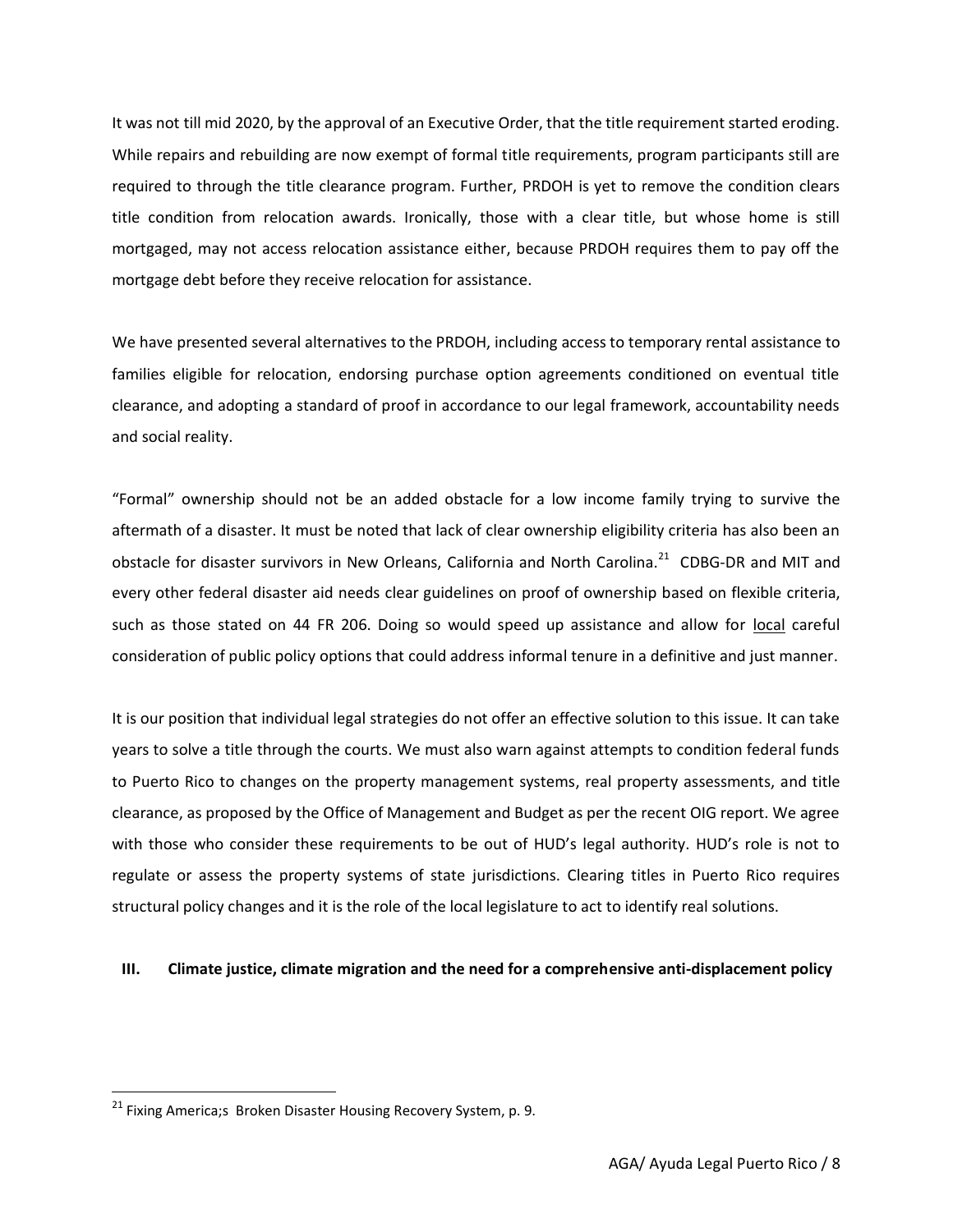Flooding is the most frequent and costly natural hazard in the United States. Identifying diverse, sustainable, and cost-effective mitigation alternatives is essential for communities' resilience in the face of future disasters, achieve economic development, and ensure a just recovery. Within a climate-crisis and as experience in the geography of an island in the Caribbean, mitigation of flood zones needs to be a transversal. As stated above, the CDBG-MIT Plan states that 24% of the population lives in high or highmedium risk zones. While several communities and groups have challenged the adequacy of FEMA flood Maps, relocation or no assistance cannot be the only options for families living in these geographic areas.

Puerto Rico CDBG-DR Action Plan still has an across-the-board prohibition to rebuild in flood zones. The CDBG-DR Plan states that people living in flood zones would not receive assistance to substantially repair or rebuild their homes. Their only option would be relocation. This without further consideration to the possibility to **mitigate.** While under no circumstances we would like to have people living in risk zones, absent a mitigation assessment, a sensible relocation plan, an adequate, affordable housing inventory, and a participatory process, relocation should always be the last option.

Nevertheless, the 4th Amendment of the CDBG-DR Action Plan included an important advocacy win: "Participants who are awarded relocation, but who do not wish to relocate immediately, may defer accepting the R3 Program award to allow for the participative development of a housing mitigation program under the CDBG-MIT Program."<sup>22</sup> While relocation moratoriums are crucial, it is equally important to ensure coherence between single housing and community mitigation initiatives within the CDBG-MIT Plan. This will depend on the adoption of a clear displacement minimization policy.

We differ from the PRDOH position stating that relocations are always voluntary. Almost four years after the disaster, a low-income family without a safe dwelling would have no choice but to relocate if the only alternative is to receive no aid at all. We should also keep in mind that relocation would only be an option if the family has a "perfect" title. If that is not the case, and most times it is for low-income families in coastal flood-prone areas, there is no alternative for them.

While the Uniform Relocation Assistance and Real Property Acquisition Act of 1970 (URA) $^{23}$  may protect displaced individuals, the limited scope of its protection demands actions. ALPR reiterated the need to

<sup>&</sup>lt;sup>22</sup> CDBG-DR Action Plan, 6th version, p. 132

<sup>&</sup>lt;sup>23</sup> 42 USC 5301, et seq.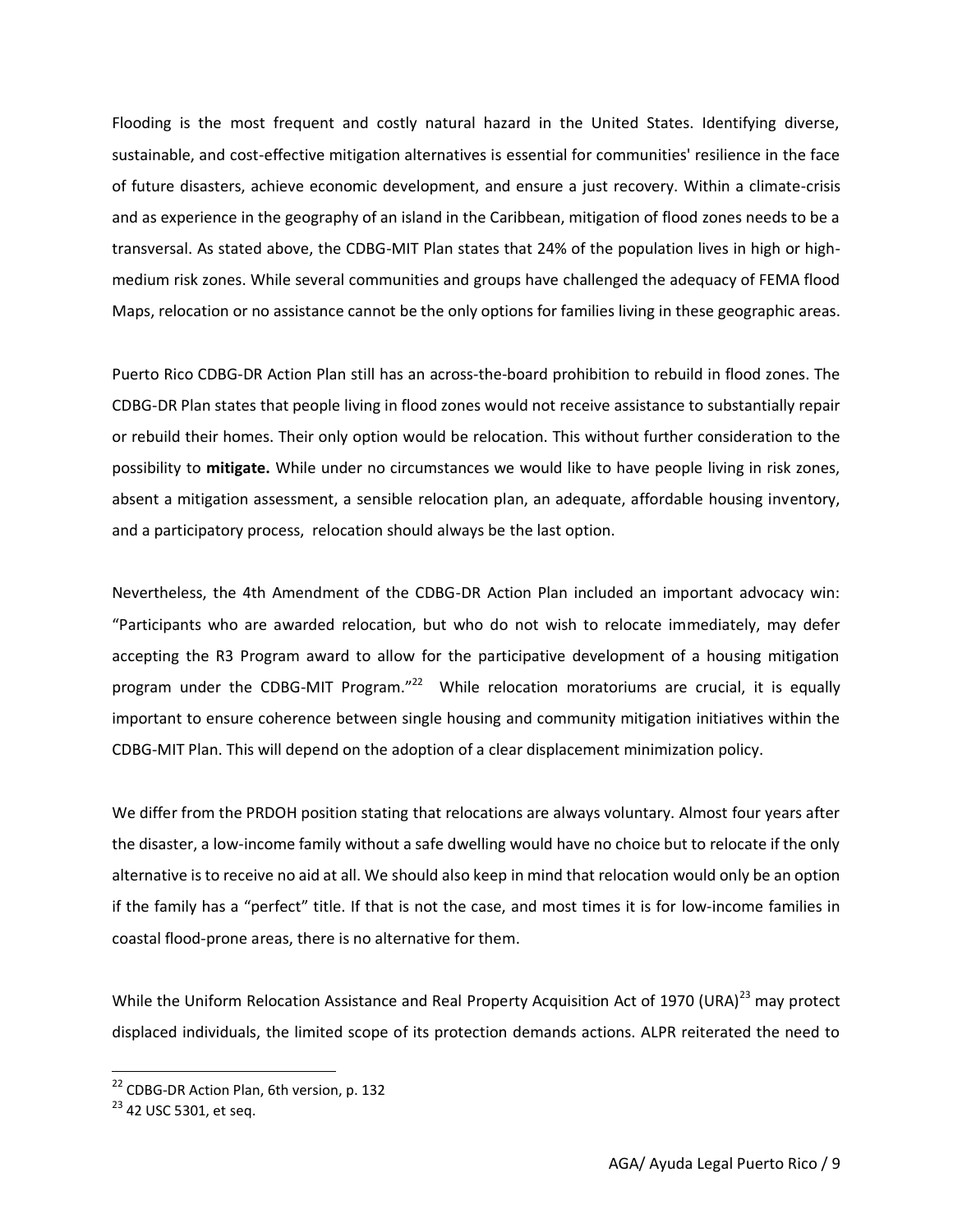adopt internationally acknowledged standards to mitigate displacements. These criteria include access to information, consultation and participation. We also demand a sensible and human rights-based relocation policy that accounts for the needs of individuals and families, as well as to the threat posed by checker-boarding, the lack of essential services in different municipalities, and destruction of already fragile social tissues. While prohibiting rebuilding in flood prone areas would leave thousands of low income families in insecure dwellings or forcibly displaced, other measures such as new construction moratoriums on coastal and flood zones could be a measure of adaptation and mitigation sensible to housing needs and climate change.

We agree with HUD when the agency recognizes that the first time appropriation of mitigation only CDBG funds may pose challenges to grantees in aligning their mitigation strategies and activities with their obligation to use most of their CDBG-MIT funds to benefit low-moderate income people and to use the funds in the most impacted and distress areas resulting from a disaster.<sup>24</sup> Mitigation strategies are effective, save recovery funds<sup>25</sup>, and provide a unique opportunity to be in a better position to face climate change. Wrongly applied, these initiatives may worsen the impact of an already inequitable recovery on low income, black, and other historically vulnerable communities. Transparency and participation in planning may lead the way to integrate mitigation plans at community, municipal and local levels, as well as to ensure a coherent use of diverse sources of mitigation funds, such as US Army Corps of Engineers and FEMA's Hazard Mitigation Assistance Grants.

### **IV. Accountability is key**

Since the summer of 2019, we have voiced concerns about the lack of accountability of contractors hired to manage the R3 program. ALPR receives constant legal assistance requests from people who have never received a single written notification on their cases. Instances of project managers being constantly replaced, of non-responsive officers, of people made to sign English-language and/or complicated contracts in 24 hours or less without having a chance to read them carefully or seek legal advice, are constant for applicants served by all of the companies contracted by the PRDOH. When we recommended adopting best practices for contractors, and to make them visible and available for the general public's consultation, we were answered with a social media post mandating "values." **See figure 1, attached.** As

<sup>24</sup> 84 FR 45839

<sup>&</sup>lt;sup>25</sup> National Institute of Building Science. Mitigation Saves.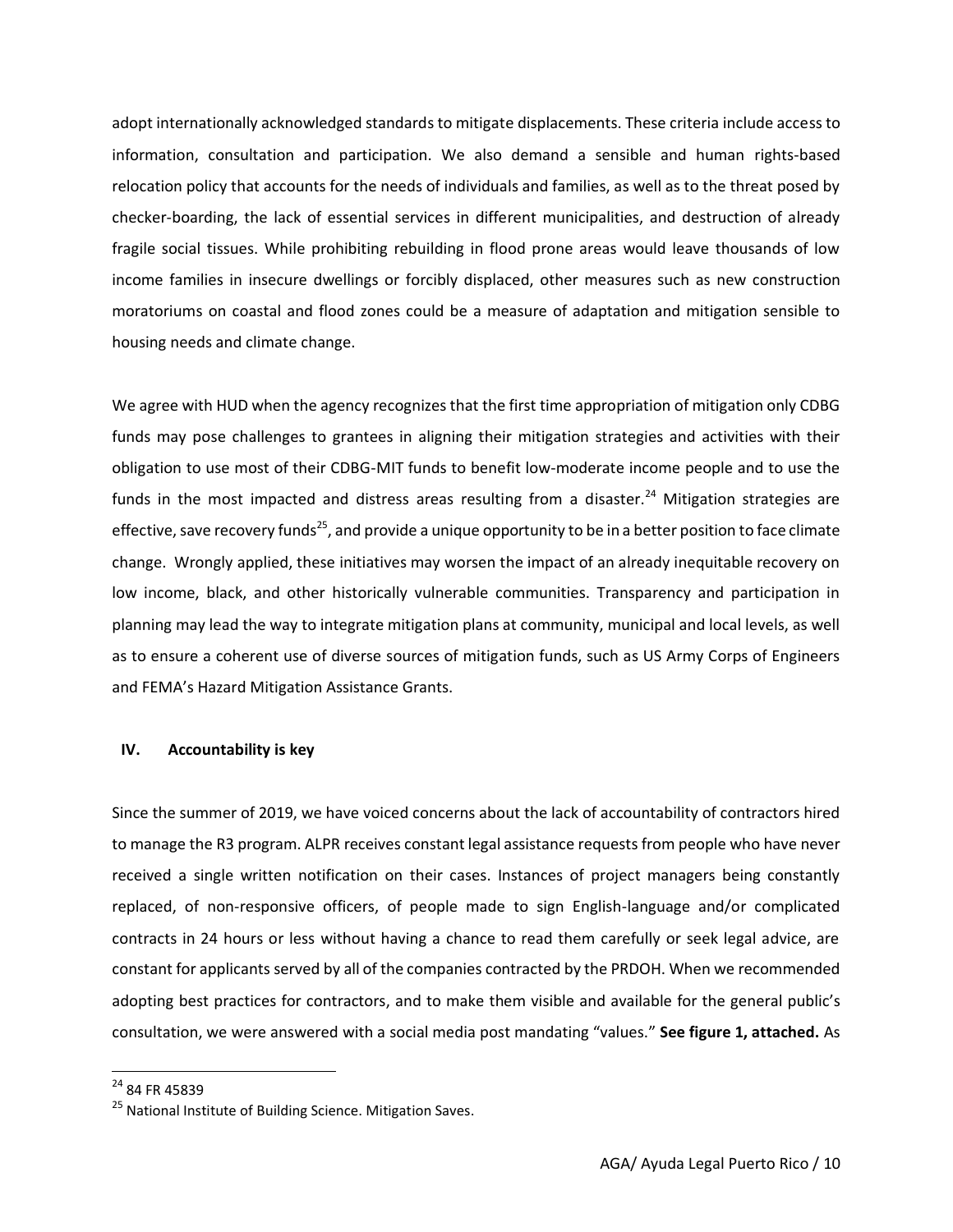legal responders who attest to the multiple harms committed by negligent disaster assistance services providers and aware of the millions of dollars invested on this endeavor, we were appalled.

Clear HUD guidelines dictating best practices, contractor monitoring procedures, and the publication of reports that include information of the work completed and in progress, as well as data on complaints, is important. Most of all, a clear guidance requiring clear timelines on when should the grantee answer, process and adjudicate applications should be incorporated. While we understand that recovery processes must remain flexible and may have a degree of uncertainty, it is not possible to demand accountability from contractors who lack basic timeframes to act upon applications.

## **V. Participation, coherent planning, and the respect of local decision-making capacity**

Public participation is essential for the success of mitigation and resilient housing infrastructure efforts. Ensuring local and regional solutions requires acknowledging the agency to local stakeholders particularly community-based organizations- to influence the recovery process. Because it is a long-term process that extends well beyond the grant's timeline, capacity development and engagement of local actors such as community-based organizations and nonprofits is necessary.

ALPR, together with other groups, advocated for Regional Civilian Oversight Committees able to ensure participation throughout the planning, approval and implementation of CDBG-DR and CDBG-MIT funds. One year and a half after the allocation of funds, a version of this Committee was acknowledged by the PRDOH, one lacking actual engagement, guidelines or participatory standards. Moreover, the Committee is facilitated by a PRDOH official who also assesses contractors compliance. We celebrate the inclusion of Citizen Advisory Committees in the CDBG-MIT Allocation Notice. Yet, it is our position, in accordance to HUD and Enterprise Community Partners recommendations, that the Committee must be facilitated by an independent person able to communicate with impartiality. **The impartial facilitator, the acknowledgement of the capacity of this Committee to serve as watchdogs of the recovery process, and the need to produce periodic reports could be part of the model guidelines produced by HUD.**

We also warn against the approval of measures that hinder the recovery process and that erode the limited political power acknowledged to the people of Puerto Rico in the federal arenas. The recovery czar should have never been an option.